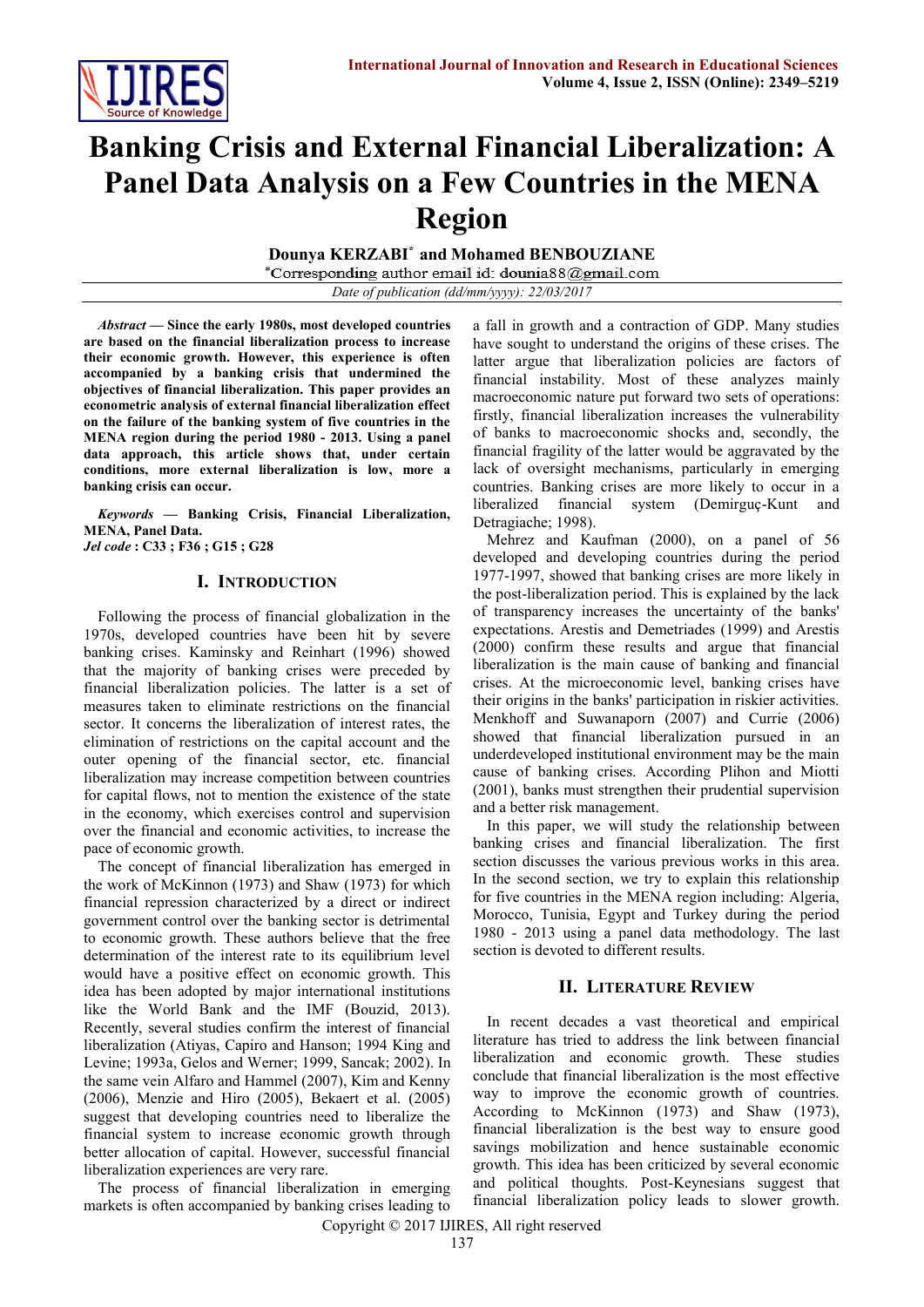

According to the neo-structuralists, financial liberalization led to adverse effects on growth. They argue that government intervention is the best solution for out of fragility (Bouzid, 2013).

Many studies have shown that the relationship between financial development and financial liberalization policies is often negative. Most of these analyzes have two sets of explanation banking crises: first, financial liberalization makes banks more vulnerable to macroeconomic shocks and, secondly, the financial fragility of the latter would be aggravated by inadequate public policy and lack of supervision.

Several empirical studies have shown that banking crises have typically been preceded by financial liberalization policies. Two streams of research have attempted to identify the main causes of banking crises. The first assumes that current macroeconomic and institutional foundations are behind these attacks. For cons, the second current stipulates that banking crises based on microeconomic foundations such as the transformation of the banking environment.

The study Kaminsky and Reinhart (1996), on 20 countries in Asia, Latin America, Europe, Middle - East during the period 1970-1995, shows that the process of financial liberalization has led to increased banking crises. Ranciere et al (2006), Barell et al (2006) and Tornell et al (2004) suggest that financial liberalization may increase the probability of occurrence of banking crises by increasing risk and volatility of macroeconomic indicators. Demirguç-Kunt and Detragiache (1998) in their study of 53 countries over the period 1980-1995, showed that financial liberalization increases the probability of a banking crisis due to the decline in franchise value of banks. The study of Fischer et al (1997) conducted on Malaysia, Thailand and Taiwan, using the method of individual data showed that banks are more vulnerable in times of financial liberalization. Honohan (1997), Fischer and Chenard (1997) Plihon and Miotti (2001) suggest that the adoption of new behaviors by banks increases the risk taking and leads to instability of the banking system. Daniel and Jones (2006) found that most financial liberalization policies have led to banking system failures. Noy (2004) states that the liberalization of the banking sector led to its failure, Levine (1996) argues that external liberalization should help develop the financial markets as well as the banking system. The liberalization of the banking sector should help increase competition and allow the transfer of know - how.

According Bousrih and Trabelsi (2005), in the absence of public control ex post on the behavior of banks in the form of prudential supervision and on meadows activities, this may increase bank insolvency and probability of banking crises.

The importance of the implementation of a framework of supervision and regulation in banks was the subject of several empirical studies. The study by Goldstein and Turner (1996) of 15 developing countries over the period 1990-1997, shows that banking crises are more likely during periods of weak prudential regulations. Lindgren et al (1996) report the deficiency of regulation and banking

supervision at liberalization. The study of Levine (1998) shows that banking crises are caused by institutional variables such as law enforcement and property rights. According to Barth et al (2002), the regulatory and supervisory practices reinforce control and force the dissemination of information which improves the performance and stability of the banking system.

Mitton (2002) argues that a low level of democracy and weak law enforcement undermine the banking system. Dress and Pazarbasioglu (1998) and Kaminsky and Reinhart (1999) showed that financial liberalization, when coupled with a weak prudential regulation, exposes banks to a risk of bankruptcy.

Abaoud et al (2008) have attempted to study the relationship between financial liberalization and banking crises on the one hand, and the relationship between these and bank governance (prudential regulation) on the other side, 10 countries emerging during the period 1980 - 2003. the results of this study show a positive relationship between financial liberalization and the likelihood of the emergence of banking crises, and a negative and significant relationship between bank governance and the probability of birth of banking crises this suggests that the strengthening of bank governance during periods of financial liberalization is an important condition for an efficient banking system.

Ben Gamra and Clévenot (2006) attempted to study the effect of a part of financial liberalization and secondly, the quality of the institutional and regulatory structure on the probability of occurrence of banking crises in a panel of 27 emerging countries over the period 1975 - 2002. The results showed that liberalization is an important factor in bank failures. The authors add that the banks need a clear legal system to facilitate the application of financial controls and the repayment of loans. According to the authors, an internal and external control is necessary to avoid bank crises.

The study of Ben Gamra and Plihon (2007) of 22 emerging countries from 1970 to 2002 shows that financial liberalization policies have a negative effect on the stability of banking systems.

Bousrih and Trabelsi (2005) studied the link between financial liberalization and banking crises and tried to see especially if the probability of occurrence of banking crises depends on other factors such confidence, as those related to market considerations. They found that: 1) banking crises are likely to occur in countries that have liberalized their financial systems, 2) banking crises problems are more significant in countries with a less developed institutional environment, and 3) social infrastructure developed with high levels of trust and cooperation between financial intermediaries and individuals can limit adverse effects of liberalization policies on the banking sector and induce more financial development. The authors also point out that this same level of confidence seems to be a significant condition of the financial development effect on economic growth.

Salameh (2013), by analysing the influence of factors of financial development, supervision and regulation of banking crises in 36 different economies on four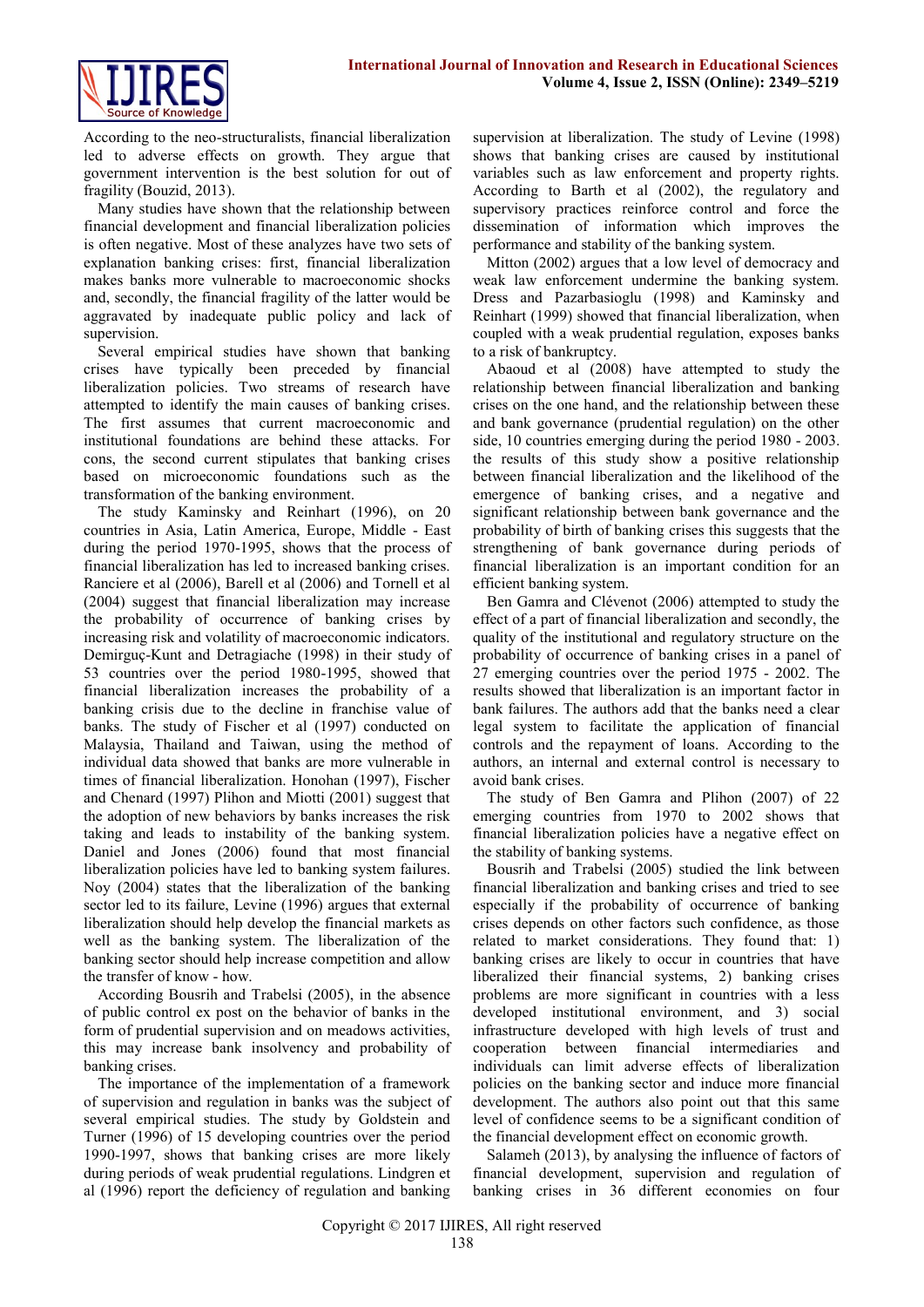

geographical areas between 1997 and 2007, showed that there is a negative relationship between index of the supervisory authority of power and banking crises.

Miotti and Plihon (2001) tried to empirically test the speculative behaviour on the vulnerability of banks. They tried to study the microeconomic variables Argentine and Korean banks from 1996 to 1998. Their results showed that bank failures are explained more by speculative risk taken by mismanagement banking productive resources.

Although a large empirical literature on the relationship between financial liberalization and bank failure, has been widely proposed, it is important to analyze this link in the MENA region. Our study focuses on studying the case of Algeria, Morocco, Tunisia, Egypt and Turkey.

## **III. EMPIRICAL METHODOLOGY**

The main objective of this study is to empirically analyze the relationship between external financial liberalization and banking crises in the context of five countries in the MENA region including: Algeria, Morocco, Tunisia, Egypt and Turkey, observed during the period 1980 -2013. At first, we start with a presentation of the model used in our approach by identifying the sample and the time of the estimate. Then we will present the different variables considered. The final step is devoted to different results and their interpretation.

### *A. Sample Presentation and Model to Estimate*

Our study focuses on the empirical analysis of the relationship between external financial liberalization and the probability of a banking crisis through a panel data estimation to better understand the factors that explain the banking crisis. Our sample consists of five countries in the MENA region: Algeria, Morocco, Tunisia, Egypt and Turkey over a period from 1980 to 2013.

Most studies were done in developed countries, developing countries or emerging countries. Our study focused on five countries in the MENA region that are characterized by inadequate banking and financial market and a poorly managed financial liberalization.

The specification of the basic model is as follows:

$$
Crise = f(LF, Xu)
$$
  
\n
$$
Criseu = \alpha + LFu\beta + Xu\delta + \muu
$$

with:

• Crise<sub>it</sub>: is the dependent variable. A banking crisis is defined as a situation in which banks face a nonperforming credit accumulation and doubtful debts. They face serious financial problems, which cause a wave of bank runs, prolonged closures of banks, panics or bank failures, and involves a large support movement by the state, generalized government guarantees deposit or bank nationalization (Ben Gamra and Plihon, 2007).

The banking crisis variable is a dummy variable that takes the value one (1) if the country is in a period of de-stresses and zero (0) otherwise, during the period 1980-2013.

• *LF<sub>it</sub>*: external financial liberalization is measured by KAOPEN indicator. It is an indicator developed by Chinn and Ito (2002). This index takes the value of - 1.86 to 2.17. External financial liberalization concerns liberalization of activities having a relationship with the outside, which can be summarized by the following:

- Removal of constraints on transactions capital account and financial account of the balance of payments;

- Removal of constraints on direct investment.

- The relaxation of rules on trade, or even disposal for current transactions and / or capital.

 $\cdot$   $X_{it}$ : corresponds to control variables that could explain the behavior of banking crises. For this study, we have three types of monitoring indicators, namely:

- Macroeconomic variables: While inhaling of economic theory and empirical, we retain two variables macroeconomic:

 Economic growth (GDP) measured by growth in real GDP. Low economic growth leads to a liquidity crisis, making banks more vulnerable to crises.

• Trade openness (OPEN): the sum of exports and imports relative to GDP. This variable measures the degree of openness of an economy.

- The financial development variable  $(M_2)$ : represents the liquidity of banks. This indicator reflects the size of the financial sector and financial deepening.

- The institutional variable (REGUL): represents the quality of regulation. The value of this indicator varies between 4 and 13.

• *uit*: the error term.

For this study, four control variables were retained where the source comes from the World Bank: World Development Indicators for macroeconomic variables and financial development, and World Governance Indicators for institutional variables.

The final formulation of our model is as follows:

 $C$ ris $e_{it} = \alpha + \beta L F_{it} + \delta \beta D P_{it} + \delta \beta D P E N_{it} + \delta \beta M 2_{it} +$ 

## $\delta$ <sup>4</sup> $REGUL$ <sub>it</sub> +  $\mu$ <sub>it</sub>

*B. The Different Results*

Results for fixed individual effects method are presented in the following table:

Table III-1: Estimation Results

| CRISIS dependent variable: 1 if there is a crisis, 0 otherwise         |                            |
|------------------------------------------------------------------------|----------------------------|
| Period: 1980 - 2013; $T = 34$ ; $N = 5$ ; Total panel observations:    |                            |
| $34 X 5 = 170$ Obs                                                     |                            |
| <b>Explanatory variables</b>                                           | <b>Fixed effects model</b> |
| Constante                                                              | $-0.045687$                |
|                                                                        | $(-0.292783)*$             |
| LF                                                                     | $-9.83E-12$                |
|                                                                        | $(-0.112849)^*$            |
| <b>GDP</b>                                                             | $-2.93E-05$                |
|                                                                        | $(-1.123482)$ **           |
| <b>OPEN</b>                                                            | 0.013609                   |
|                                                                        | $(4.548477)$ ***           |
| M <sub>2</sub>                                                         | $-0.002371$                |
|                                                                        | $(-1.046724)$              |
| <b>REGUL</b>                                                           | $-0.058874$                |
|                                                                        | $(-3.192766)$ ***          |
| $R^2$                                                                  | 0.539157                   |
| R adjusted                                                             | 0.496360                   |
| Prob                                                                   | 0.000001                   |
| (F-statistic)                                                          | (5.588118)                 |
| Note: *** $**$ and $*$ indicate the significance lavels $10/-50/-$ and |                            |

Note: \*\*\*, \*\* and \* indicate the significance levels 1%, 5% and 10%.

Source: Personnel elaboration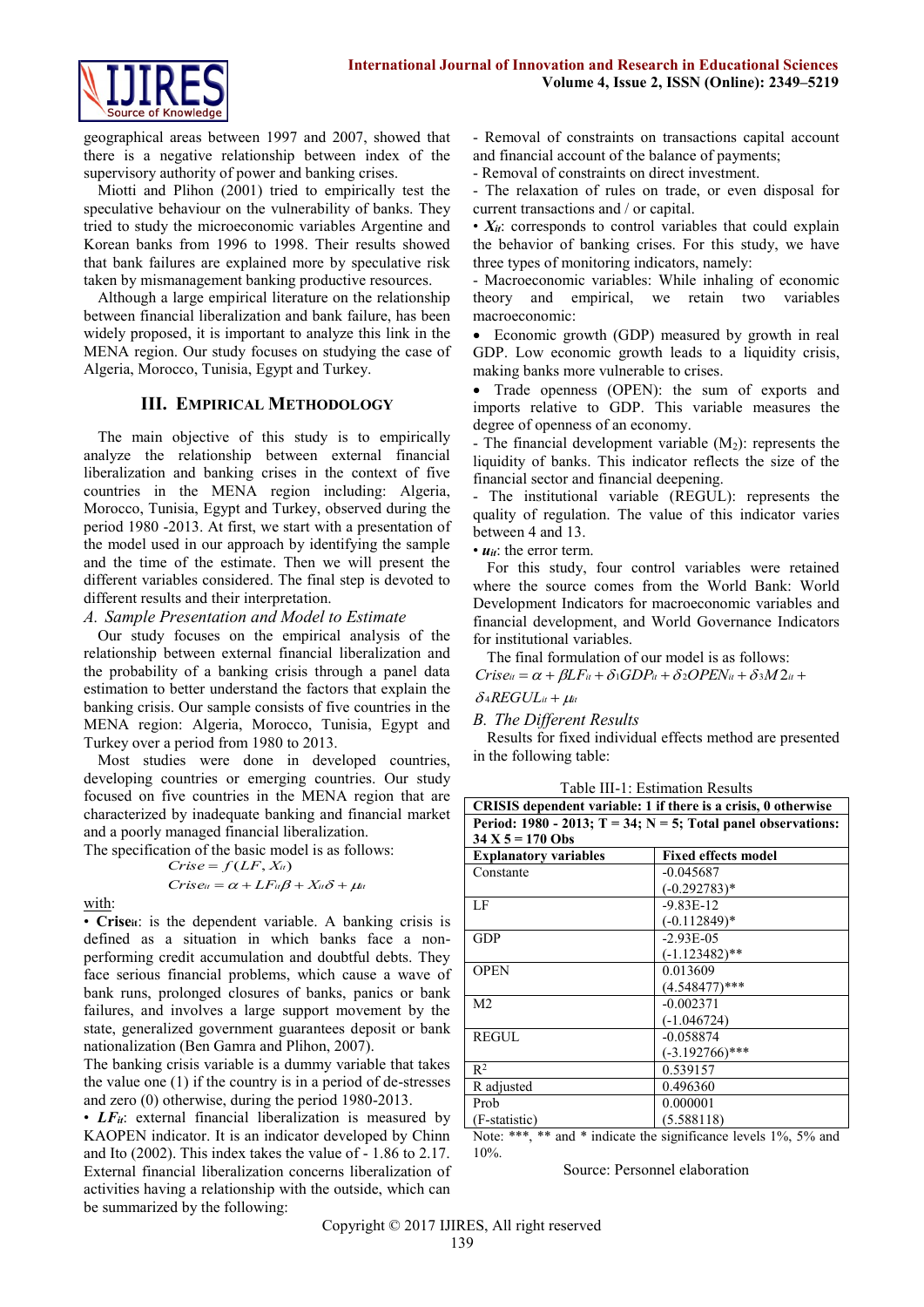

The regression model analyzes the impact of external financial liberalization on the reliability of banks, while using a number of variables called control variables for a sample of five countries in the MENA region: Algeria, Morocco, Tunisia, Egypt and Turkey.

Regarding the impact of external financial liberalization, the results indicate a negative relationship with banking crises. Our estimates show that more financial liberalization is, the more a banking crisis can occur which means that the reform of the financial system of the countries in our sample, is a crucial element that leads to good management of the economy. This finding contradicts that of Kaminsky and Reinhart (1996) and Demirguç Detragiache-Kunt (1998) who argue that banking crises are more likely to occur in a liberalized financial system. The situation is, however, compatible with the argument of Levine (1996), for which external financial liberalization can develop the banking system by increasing competition and allow the transfer of knowhow. For a liberalization to be effective, must be allowed to create a financial system that promotes savings, investment and growth. This is not the case for the majority of countries in our sample who have financial systems that are not effective and that seem to ensure a certain delay. This is explained by the fact that companies are reluctant to open their capital, creating a weak liquidity and imbalance in the banking system. The liberalization of financial markets and the development of monetary instruments, countries in our sample offer banks the opportunity to diversify their risks and thus minimize losses.

The results also show a negative relationship between economic growth and the probability of a banking crisis. The latter is significantly correlated with low levels of economic growth. Low economic growth has a negative effect on liberalization of capital flows, making them making them sensitive to the banks since shocks are struggling to payment of their debts. The contraction in economic activity complicates banks' risk assessment. Our results confirm those of Ben Gamra and Clévenot (2006).

Regarding the impact of trade openness and liquidity of banks on the bank failure, the results indicate a positive effect of the OPEN variable and a negative effect of the M2 variable. Trade openness increases of banking crises. This is explained by the fact that the trade balance of most countries in our sample covers more operations of import, since in these countries, exports are based on a single sector (e.g. hydrocarbons in Algeria). The drop in exports led to a trade deficit which makes countries unable to generate a liquidity surplus, that risk reaches the banks for the decline of M2 indicator, and makes them vulnerable as exporting companies become unable to meet their debts.

For cons, the results show that the regulation indicator is negatively related to the dummy variable banking crisis. The increase of this indicator indicates more regulatory requirement on bank activities. More restrictive controls may increase bank stability and reduce the probability of failure. This is consistent with the findings of Goldstein and Turner (1996), Barth et al (2002), Dress and Pazarbasioglu (1998), Kaminsky and Reinhart (1999) and

Abaoud et al (2008) who argue that banking crises are more likely during periods of low regulations.

## **IV. CONCLUSION**

Our article focused on the study of the impact of external financial liberalization, under certain conditions, on the probability of occurrence of a banking crisis, for five countries in the MENA region, namely Algeria, Morocco, Tunisia, Egypt and Turkey during the period 1980 to 2013.

The results of the analysis show that there is a negative and significant relationship between financial liberalization and banking crises while emphasizing the role of strong economic growth and a strong banking regulation in the adequacy of banks. Financial liberalization undertaken in a reliable macroeconomic and institutional environment promotes good management of banks. For that financial liberalization does not put into question the stability of the economic system, it should be accompanied by increased macroeconomic indices, increased transparency of financial operations and good banking regulation. Regulated liberalization in countries in our sample, can be an instrument of structural reform leading to improved incentives of banks, shareholders, managers and creditors to develop competitive behaviour.

The introduction of financial liberalization allows the state to increase its income to finance its trade deficit. Similarly, bank regulation should always be strengthened before any liberalize the financial sector to ensure the soundness of the banking system. And finally, to offer banks the opportunity to adjust to new market data, financial liberalization should always be gradual.

### **REFERENCES**

- [1] Abaoud. E, Rachdi. H and Elgaied. M., 2008, «The Contribution of governance to the explanation of banking crises: A panel data analysis», February, p. 19, Available: [www.tn.refer.org/CEAFE/Oral\\_presentations/Rachdi.pdf](http://www.tn.refer.org/CEAFE/Oral_presentations/Rachdi.pdf)
- [2] Alfaro. L and Hammel. E., « Capital flows and capital goods », Journal of International Economics, 2007.
- [3] Arestis. P and Demetriades. P., « Financial liberalization: The experience of development countries », Eastern Economic Journal, Vol 25, N°4, 1999.
- [4] Arestis. P., « Financial sector reforms in developing countries with special reference to Egypt », South Bank University London, 2000.
- [5] Barell. R, Davis. E. P and Pomerantz. O., « Costs of financial instability, household – sector balance sheets and consumption », Journal of Financial Stability, Vol 2, 2006, pp. 194 – 216.
- [6] Barth. J.R, Nolle. D.E, Phumiwasana. T and Yago.G., « A cross – country Analysis of the bank supervisory framework and bank performance », Economic and Policy Analysis Paper, N° 2, 2002.
- [7] Ben Gamra. S and Clévenot. M., «Financial liberalization and banking crises in emerging countries», CEPN CNRS 71 – 75, 2006.
- [8] Ben Gamra. S and Plihon. D., « Financial liberalization policy and banking crises », International economy, Vol 4,  $N^{\circ}$  112, 2007, pp.  $5 - 28$ .
- [9] Bousrih. L and Trabelsi M., «Financial liberalization, financial development and banking crises: The role of social capital», ResearchGate.